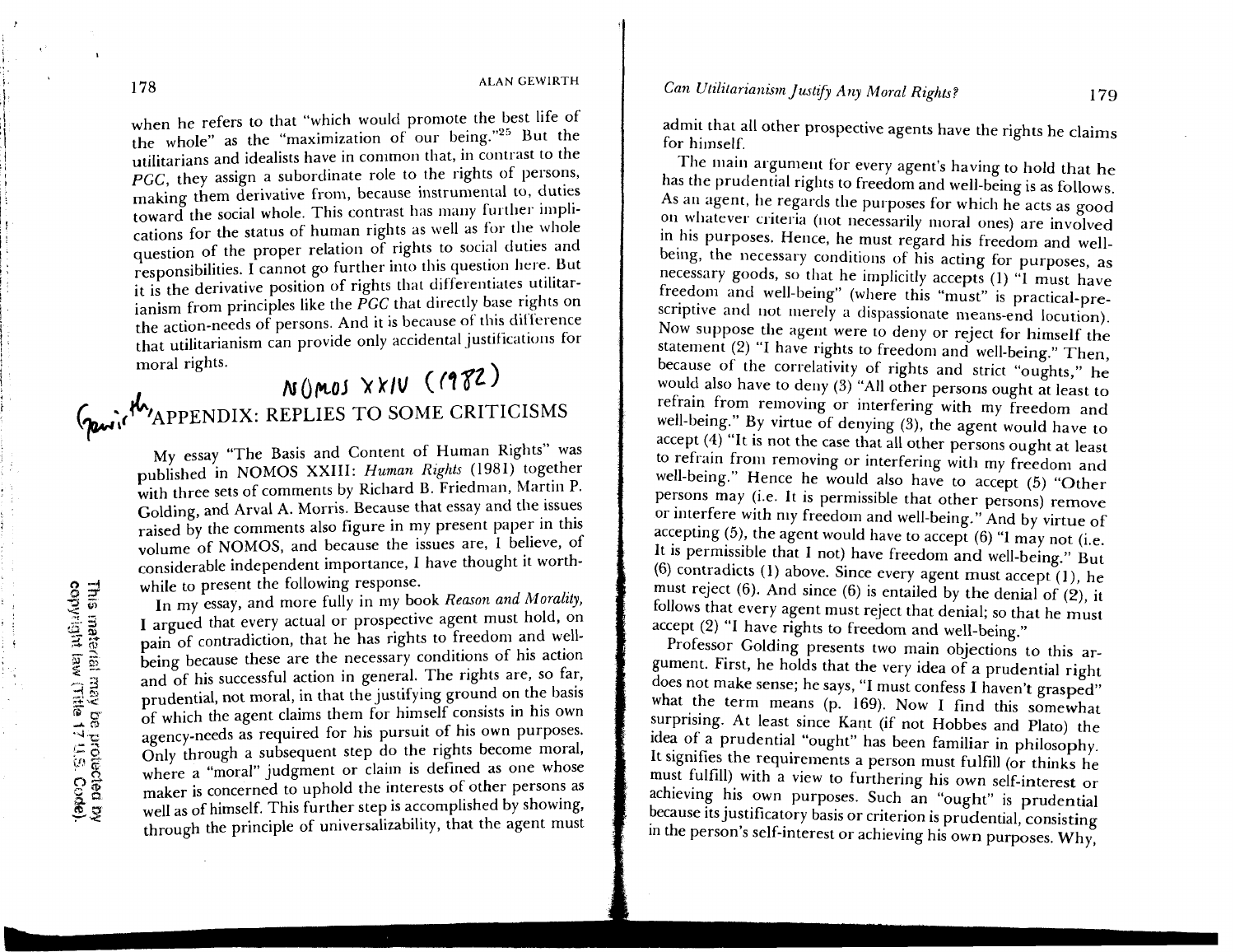180 ALAN GEWIRTH

then, shouldn't this also be the case with the term "a right" (used in the substantive rather than he adjectival sense)? **A**  prudential right, then, is, or is set forth as, a justified claim or entitlement whose justificatory basis or criterion is likewise prudential, in that it is based on a person's furthering his own self-interest or the conditions of his fulfillment of his own purposes. It is in this sense that 1 have held that every agent must hold that he has prudential rights, i.e. rights to have the necessary conditions of agency. He bases this claim on his own agency-needs, not on the needs or purposes of other persons, including the persons to whom he addresses his right-claim.

It is indeed the case that right-claim imply demands or requirements on other persons, that they at least not interfere with the claimant's having the Objects to which he claims a right. But this is also true of prudential "oughts"; in fact, because these are requirements that are based on the speaker's own self-interest or his pursuit of his own purposes, they also imply demands on his part that other persons at least not interfere. In this regard, prudential "oughts" as uttered by some person on his own behalf are at least partially correlative with prudential right-claims.

That this concept of a prudential right makes perfectly good sense can be seen in several other related ways. It is well known that there are legal rights as well as moral ones, the initial difference between these being that they are grounded, respectively, in legal and in moral justificatory bases or criteria. And as I have shown in some detail, there are also intellectual or logical rights grounded in intellectual or logical justificatory bases or criteria (Reason and Morality, pp. 69-71). Hence, since prudence-the agent's self-interest or pursuit of his own purposes as such-is a quite distinct basis of normative discourse and valuation, it also provides a distinct justificatory basis of rights and right-claims. This is not to say that all such rights are conclusively valid or definitive, any more than legal rights are. But there are at least prudential right-claims, in that prospective agents hold that they are entitled at least to non-interference with the necessary conditions of their agency. In all these different contexts, moreover, the expression "a right" is not equivocal, any more than the word "good" is equivocal when it is applied with different criteria to different kinds of objects. In

each case the rights in question are, in Hohfeld's classification, claim-rights in that they are, or are set forth as, justified claims or entitlements entailing correlative duties to forbear or assist.

A further reason why the concept of a prudential right should not provoke in Golding the shock of nonrecognition is that the concept of a right) have been based on the view that rights as standardly asserted or claimed are egoistic or self-centered. Thus Marx wrote: "the so-called right of man . . . are simply the rights of a member of civil society, that is, of egoistic man, of man separated from other men and from the community. . . . None of the supposed rights of man, therefore, go beyond the egoistic man, man as he is, as a member of civil society; that is, an individual separated from the community, withdrawn into himself, wholly preoccupied with his private interest and acting in accord with his private caprice." $26$  While there is much in this criticism that I do not accept, it shows that at least the concept of prudential rights, of rights as being founded on selfinterest or the agent's pursuit of his own purposes, is far from novel.

A very large part of Golding's failure to understand the concept of a prudential right stems from his apparent belief that all rights are moral ones. He correctly notes that the starting-point of my argument is morally neutral so that it applies to all agents, including, as he puts it, "the prudent, selfinterested agent who is a rational amoralist" (p. 167). From this, Golding concludes that the prudent moralist "does not use" such terms as "rights": "the term 'a right' does not occur in his basic language. The amoralist, so to speak, does not play in the moral ballpark" (pp. 167-168). The error Golding makes here is that of thinking that the concept of rights occurs only "in the moral ballpark." Strictly interpreted, this would rule out not only legal rights (which differ in important respects from moral ones) but also intellectual as well as prudential rights. He does not see that prudence also supplies, at least for each prudent agent (including the amoralist), a justificatory (although not moral) basis or criterion on which the agent may set forth various right-claims.

Golding says that "before the prudent amoralist can begin to speak the language of rights at all," a certain addition is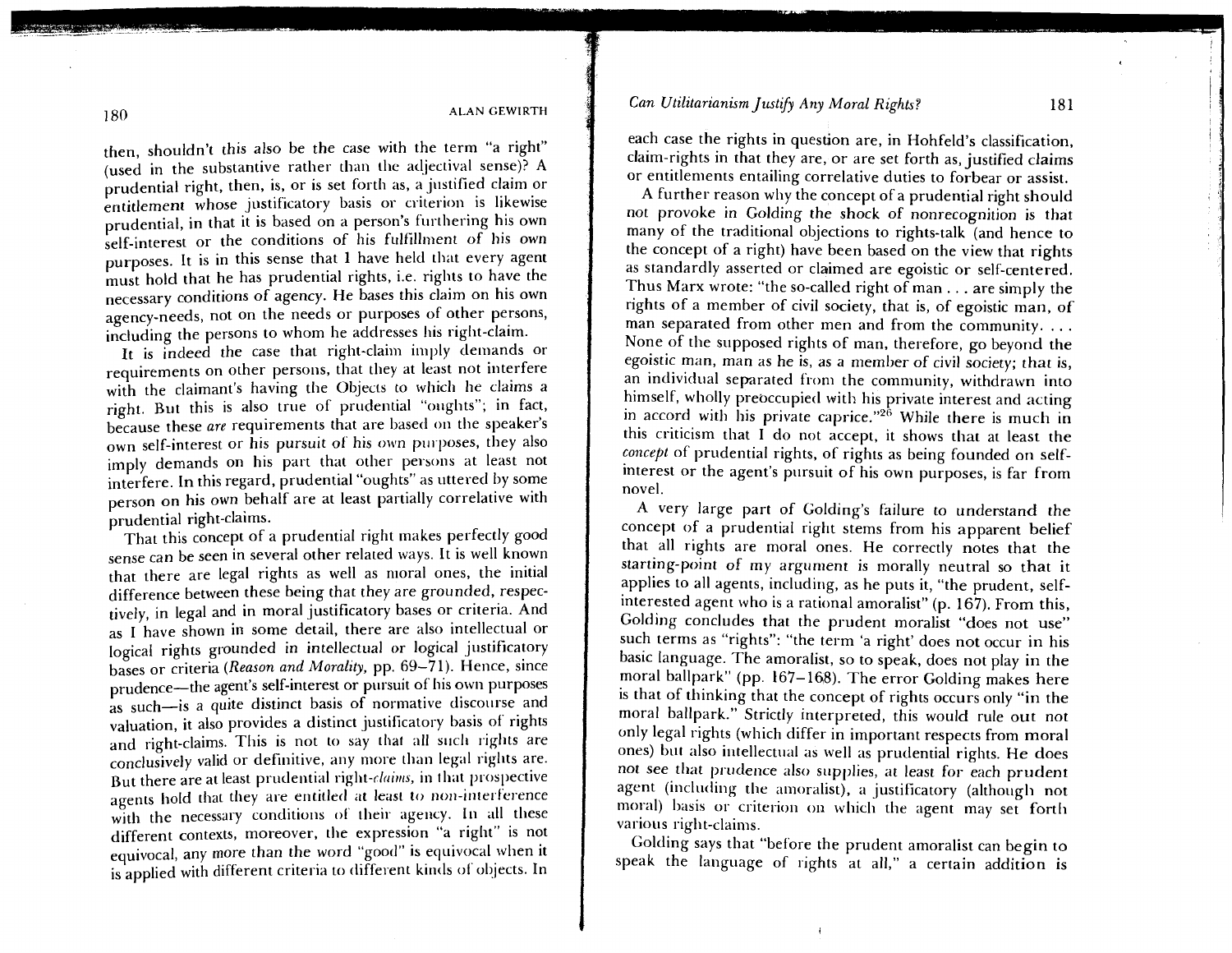required: an appeal to "mutual cooperation and mutual undertakings" (p. 169). He gives as an example a case where "a group of prudent amoralists want to accomplish a task that requires their mutual cooperation" (p. 168), so that they "agree" on certain rules on the basis of which they claim "rights." But Golding is simply mistaken if he thinks that explicit or even tacit agreement on rules or other normative considerations is a necessary condition for the assertion of rights. As 1 have shown in some detail in *Reason and Morality* (pp. 74-75), right-claims may be addressed to persons with whom one has, or has made, no such agreements. Familiar examples are the claims of rights made by slaves against their masters, the claims made by South African blacks against the exponents of apartheid, and so forth. The whole modern and contemporary drive for human rights in countries whose rulers disavow or violate them is proof that "mutual cooperation and mutual undertakings" are far from being necessary conditions of the intelligibility of right-claims.

In my discussion of the argument presented above (from the agent's regarding his freedom and well-being as necessary goods to his holding that he has rights to them), I gave three reasons why the argument is valid only when it proceeds by the dialectically necessary method, whereby the agent uses firstperson discourse from within his own conative standpoint in purposive action. Golding maintains that none of these three reasons succeeds in establishing that the prudential amoral agent must use rights-language or claim rights for himself. But here too Golding is mistaken, largely from the same cause as before: that he confines all rights to moral ones.

I shall take up each of the three points in turn. First, when the agent says, "My freedom and well-being are necessary goods," this statement of his is prescriptive in that "it carries *his*  advocacy or endorsement" (p. 128; emphasis added); that is, he is advocating that *he* have freedom and well-being. On this point, Golding says that he does not see how this statement prescribes anything *for someone else*. Does the agent have a 'moral gun' in his recipient's back?" (p. 170; emphasis added). Here, Gelding makes two false assumptions: that all prescriptive language must be "moral," and that it must always prescribe *"for* someone else" besides the speaker. In the first instance, the agent is advocating for himself. He is also prescribing *to* other

# Can Utilitarianism Justify Any Moral Rights?

persons. But there is this difference between prescribing *to* and prescribing *for* other persons: the latter, unlike the former, suggests that the other persons recognize or accept the prescription or rules on which it is based or at least the authority of the prescriber. This is indicated by Golding's example of the patron in a restaurant telling the waiter he wants a cup of coffee (p. 170). But when the agent advocates his having freedom and well-being and hence prescribes *to* other persons that they at least not interfere with his having these necessary goods, he is not necessarily assuming that the other persons will accept his demand or normative rules on which it is based, any more than slaves who claim the right to freedom necessarily assume that their masters will recognize their authority to make the claim. All the agent can strictly assume is that the other persons also accept the criteria of deductive and inductive reasoning and that, as prospective agents, they have the same general conative motivations as characterize all agents. Hence, they are capable of understanding and respecting his prudential right-claim; but there is, so far, no assurance that they will in fact comply with it (see *Reason and Morality*, pp. 74-75). Further steps are needed for this purpose.

Second, when I say that the agent's statement about the necessary goods must imply a claim on his part against other persons, Golding objects that this would constitute "an abandonment of moral neutrality by the amoralist," so that his demand that other persons not interfere with his freedom and well-being "is not a claim being made as a matter of right" (p. 171). This objection is incorrect, because the right-claim the agent makes against other persons is not yet a *moral* one, so that in making it he does not abandon moral neutrality.

The third point at issue here concerns my contention that the agent, by virtue of holding that freedom and well-being are necessary goods for him, must hold that these goods are due to him, so that he is entitled to them from within his own conative standpoint in purposive agency. Since Golding recognizes no standpoint for right-claims other than a moral one, he says: "I frankly am at a loss to understand what 'due to' could possibly mean here. I cannot see how any entitlement enters into the picture, even on-and perhaps especially on-a prudential criterion" (p. 171). Golding is unaware that prudential criteria

₹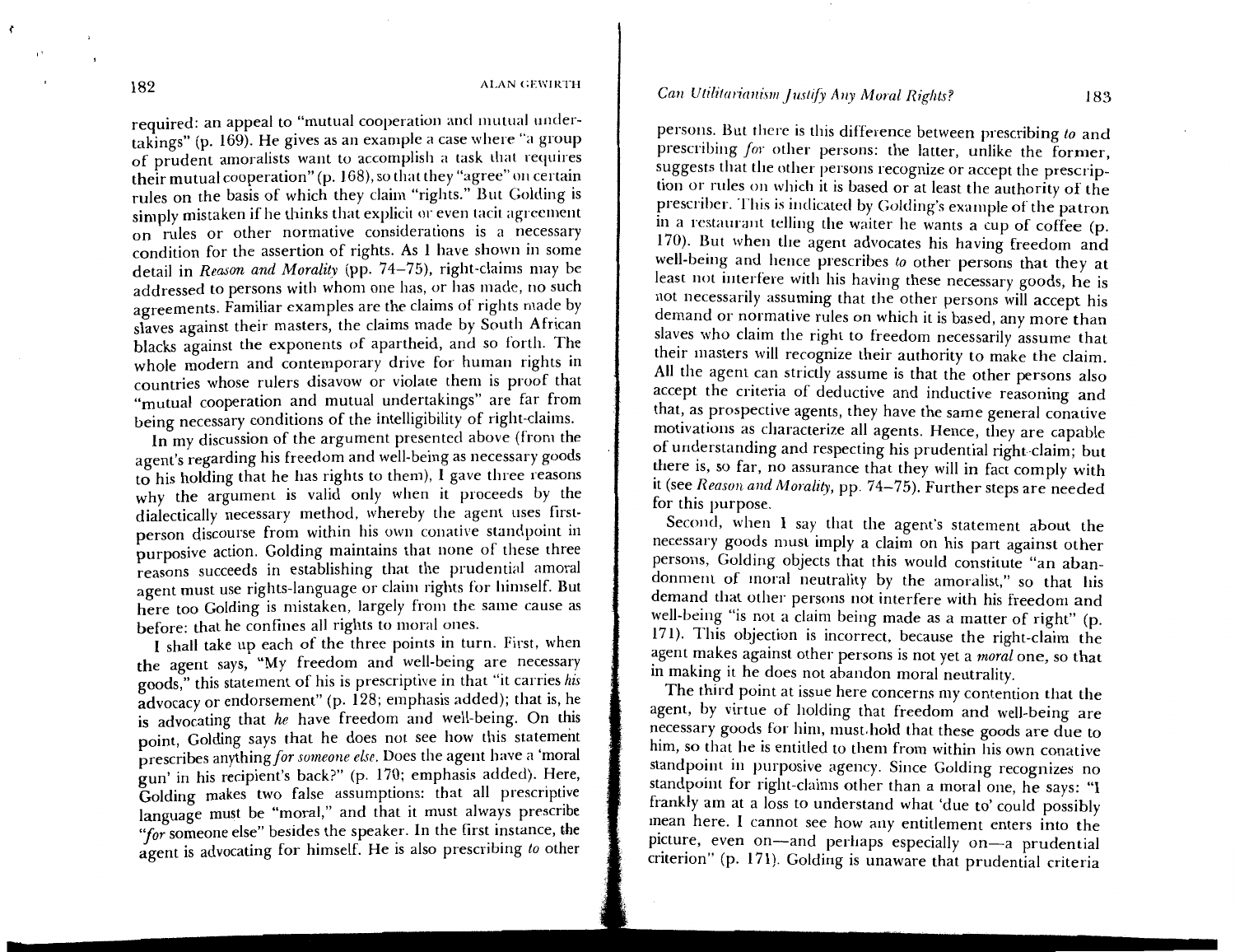184 ALAN GEWIRTH

as well as moral criteria may serve to ground right-claims. The agent's prudential standpoint in purposive action provides for him a ground of entitlement such that, from within this standpoint, he regards as his due whatever is required for his being an agent (see *Reason and Morality,* pp. 68-73). It is simply arbitrary to reject such a prudential basis as a ground for rightclaims and to hold that they are confined to moral criteria, just as it would be obviously false to hold this in the case of "oughts."

I turn now to Golding's second main objection to my argument. This objection is in two parts. First, in my argument as spelled out above, he holds that "it is far from certain" that step (6) ("I may not have freedom and well-being") "really does contradict" step  $(1)$  ("I must have freedom and well-being").<sup>27</sup> His reason for doubting that I have established a genuine contradiction, as my argument requires, is that the "must" in  $(1)$  is "a nonnormative 'must'," while the "may" in  $(6)$  is "the normative 'may' of moral license" (p. 172). But here, Golding is wrong on both counts. The "must" in (I) is normative: it sets forth a practical requirement which the agent endorses because of his conative attachment to the generic features of his action (see *Reason and Morality,* p. 79). It is irrelevant to say, as Golding does, that this "must" "is hardly prescriptive *for* some other person"; rather, it is prescriptive *to* other persons in that it sets forth a requirement at least of other persons' non-interference with the agent's freedom and well-being. And the "may not" in (6) is also normative, but it is not the "may" of "moral license"; rather, it sets forth as permissible the precise negation of what  $(1)$  sets forth as normatively necessary or mandatory. Its criterion is prudential, not moral. Indeed, as is required if  $(1)$  and  $(6)$  are to contradict one another, the criteria of the 'must' and the 'may' are the same, consisting in the agent's own requirements for agency (see *Reason and Morality,* page 81).

In the other part of his second main objection, Professor Golding makes a very acute point. He distinguishes between strong and weak denials of a rights-claim, where a weak denial does not entail "that some other rights-claim or normative claim is true" (p. 172). He then says that when the agent denies (2) "I have rights to freedom and well-being" and hence also denies (3) "All other persons ought at least to refrain from removing or interfering with my freedom and well-being," he is not

thereby logically required to accept (4) "It is not the case that all other persons ought at least to refrain from removing or interfering with my freedom and well-being." For, Golding holds, the prudent amoralist agent should be construed as at most making a weak denial of  $(2)$ , so that he is not logically committed to accept (4). Indeed, "the prudent amoralist neither asserts nor denies any rights-claim . . . because the terminology of 'rights' is not part of his vocabulary" (p. 173).

The first thing I want to say about this objection is that it is precisely the same as one I presented against myself in *Reason and Morality* (p. 89):

This objection is that the agent need make no right-claim or 'ought'-judgment at all, either positive or negative. He need not accept either statement (3) given above or its negation (4), for he might be an amoralist who disavows for himself all uses of moral or deontic concepts. Thus, in refusing to assert such a judgment as (2) "I have rights to freedom and well-being" and hence also **(3)** "All other persons ought at least to refrain from interfering with my freedom and well-being," the amoralist agent would not thereby have to accept (4) "It is not the case that all other persons ought at least to refrain from interfering with my freetlom and well-being." . . . For, as an amoralist, he would deny that concepts like "ought" and "right" have any valid application, at least in his own case. . . . (Hence, any statement he might make) would not involve him in the contradictions elicited above, for these all depended on the agent's having to accept the negative "ought"-judgment (4).

This objection raises the following very important question: Can a prudent amoralist agent logically dispense with, or reject for himself, all normative concepts, including deontic ones like "ought" and "rights"? It is Golding's affirmative answer to this question that underlies most of his criticisms of my whole argument. His objection, and my own just given, would be conclusive if the answer to this question were indeed affirmative. But, in fact, the answer is negative. I have shown this in some detail in *Reason and Morality*, pp. 89-95,<sup>28</sup> and the reader is invited to consult the extensive argument I have presented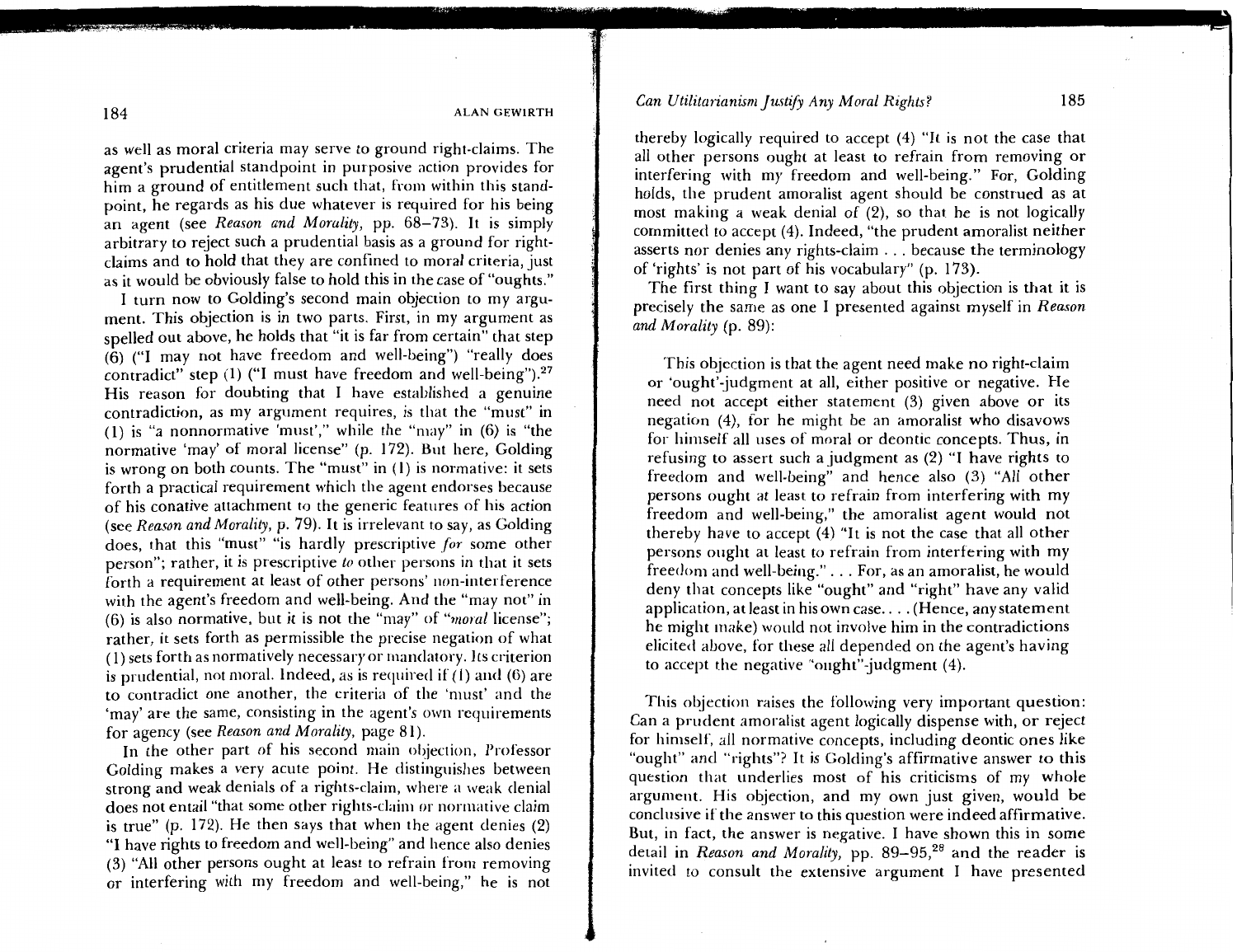there. (Indeed, the whole section entitled "Generic Kigllts and Right-Claims," pp. 63-103, deals in detail with the issues discussed in this Appendix.)

I have space here to present only the barest summary of the argument. First, if something Z threatens the prudent moralist's basic well-being (for example, his life) and he believes both that the necessary and sufficient condition of his avoiding Z is his doing  $X$  and that he can do  $X$ , then he will accept for himself such a prudential and prescriptive 'ought'-judgment as (7) "I ought to do  $X$ ." He must accept this "ought" for  $\overline{\text{hims}}$  because it signifies the practical requirement which he must acknowledge because of his commitment to maintaining his basic well-being and hence the necessary condition of his being an agent. He could reject this "ought" only if he were not even minimally rational or conatively normal, but this would contradict the idea that he is a prudent agent. Hence, every agent, even an amoralist, must accept for himself the use of a deontic concept setting forth a practical requirement for his action based on his own prudential purpose.

Now by virtue of his accepting (7), the agent must also accept (8) "I ought to be free to do X." For without at least the negative freedom of absence of interference, lie cannot carry out the requirement he has accepted in (7), that he do X. And, because of the meaning of "free," (8) in turn entails (9) "All other persons ought at least to refrain from interfering with my doing *X."* Hence, the rational amoralist agent must also accept (9). Since, moreover, one sole reason for which he accepts the requirement that he do  $X$  is that this is the necessary and sufficient condition of preserving his basic well-being, (9) here entails (10) "All other persons ought at least to refrain from interfering with my basic well-being." Here, as before, the "ought"-judgments (9) and (10) are prudential ones in that they are concerned to further the interests or purposes not of the judgments but rather of the agent who addresses the judgments to those subjects.

In this way, then, I have argued that every agent, including the prudent amoralist, must accept for himself the use of the deontic concept "ought," not only a self-directed one as in (7), but also other-directed ones as in (9) and (10). From these, in

turn, it follows that he must accept for himself the concept of a right. For in (10) he holds that noninterference with his basic well-being is a requirement whose fulfillment is owed to him by all other persons because of the necessity of such noninterference for his continuing to be at least a prospective agent capable of achieving his purposes. Although not all "ought"-judgments entail or are correlative with rights-judgments, the correlativity holds when the person making the "ought"-judgment regards it as setting for other persons duties that they owe to him. For when duties are owed to him, he has a right to their performance or to compliance with them. Now the agent regards in this way the "ought"-judgment that other persons ought at least to refrain from interfering with his basic well-being. For he does not view the judgment as stating merely an obligation that has some general ground not related to himself; rather, the "ought" in question prescribes the fulfillment of what is necessary to his being a purposive agent.

To see how this point logically involves the concepts of "due" and "owed," we must first recall that these concepts are not confined to specific transactions or relationships; they also apply to the sphere of general rights, such as those of freedom and well-beiug. Also, these concepts, as well as "rights," are not antithetical to the purview even of the prudent amoralist, because their criterion is liere prudential, not moral. We must next note that there is a more general reason, deriving from the nature of rights, as to why he must use such deontic concepts. Every claim-right is based on a Justifying Ground which establishes that the Subject's having a certain Object is required or mandatory, and that for this reason other persons have correlative duties which they owe to the Subject. Whenever there is such a Justifying Ground, the concept of a claim-right is logically called for. Now for any agent as such, including the prudent amoralist, there is a Justifying Ground which consists in the conditions needed for his being an agent, these conditions including especially his basic well-being. So long as he is an agent and intends to continue to be one, the necessary conditions of his being an agent constitute for him the Justifying Ground for requirements whose fulfillment by other persons he must regard as owed to him, because these conditions are constitutive

-f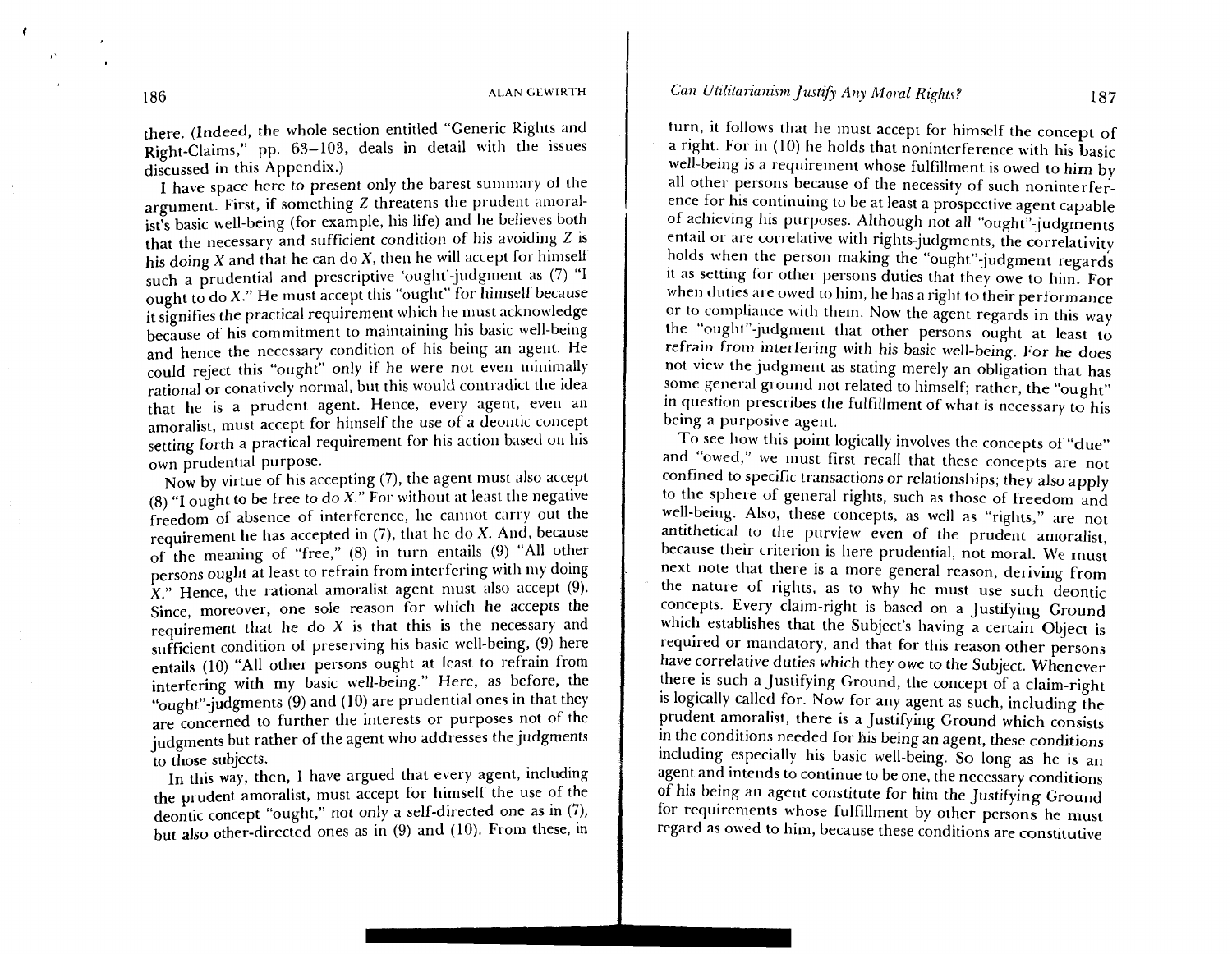188 ALAN GEWIRTH

of the very standpoint from which he proceeds as an agent. Hence, every prospective agent must hold or accept that he has a right to these conditions.

It will not do to say that the prudent amoralist agent accepts no Justifying Grounds. For, as we have seen, lie must accept the idea of requirements both on his own actions and on those of other persons SO long as he is even minimally rational and conatively normal. And the idea of a requirement logically involves the idea of a Justifying Ground as the basis of the requirement.

What follows from this point is that there is a strict "ought." in the sense of what is due or owed, in the prudent amoralist's statement (10) "All other persons ought at least to refrain from interfering with my basic well-being." Hence,  $(10)$  entails  $(11)$ "I have a right to basic well-being." This is, of course, an essential part of (2) "I have rights to freedom and well-being." That the prudent amoralist logically must accept the remainder of (2) can be shown by the same sorts of arguments as led to his having to accept  $(11)$ . Thus even an amoralist must accept that he has prudential rights to freedom and well-being.

What I have tried to establish by this argument, then, is that the prudent amoralist logically cannot dispense with, or reject for himself, all normative concepts and, more specifically, deontic concepts like "ought" and "rights," because he must use these concepts to express the requirements—justified from his prudential standpoint-that must be satisfied if he is to fulfill his own needs of purposive agency. In all this he remains, so far, within his own prudential context; he can use these concepts without having to accept moral criteria. This disposes of the remainder of Golding's objection.

Both Richard Friedman and Arval Morris raise questions about the equal distribution of human rights according to my theory with its Principle of Generic Consistency. Friedman contends that I have not shown why a rational prudent agent *"must* stake his claim to rights to freedom and well-being on the ground of their necessity," as against "a wide variety of 1)ossible and indeed well-known grounds for rights," including "individual merit of desert" (pp. 152-153)-grounds that would logically support an unequal rather than equal distribution of rights. And Morris similarly asserts that I am "committed to an

elitist conception of human rights" because my theory assigns rights not simply to all "humans" as such but rather to "persons" who are agents, and it holds "that the degree of human agency present in a human being at any given time determines the number and character of human rights that the human being has at that time" (pp. 160, 161).

I have dealt with this question in considerable detail in *Reason and Morality* in the whole section entitled "The Criterion of Relevant Similarities" (pp. 104-128), and much more briefly in "The Basis and Content of Human Rights" (pp. 130-131, 133-134). Friedman is mistaken when he says that I have not shown why a rational agent must base his claim to the generic rights "on the ground of their necessity." Although he does not explain the meaning of this phrase, I assume he is referring to characteristics that necessarily belong to all agents equally, as against more specific, unequally distributed characteristics that are not necessarily had by all agents. In "The Basis and Content of Human Rights" (p. 130), I wrote: "There is one, and only one, ground that every agent logically must accept as the sufficient justifying condition for having the generic rights, namely, that he is a prospective agent who has purposes he wants to fulfill." The reason for this is that if the agent were to hold the position that he has these rights only for some more restrictive reason R (such as merit, race, or profession), then he would contradict himself. For, according to this position, if the agent were to lack R, he would have to accept for himself, "I do not have the generic rights"; but it has previously been shown that every agent *must* accept for himself, "I have the generic rights." Since this latter statement logically must be accepted for himself by every agent, he can avoid contradicting himself only by giving up the position that his rights are grounded on some criterion R that is more restrictive than his simply being a prospective purposive agent. And since this latter characteristic belongs equally to all agents, the distribution of the generic rights that follows from it is likewise an equal one.

Although it is true, as Morris points out, that humans differ in their abilities of agency, this does not entail an unequal distribution of the generic rights. For the ground on which each agent claims the generic rights for himself is not simply that he has the abilities of agency, but rather that he is a prospective

189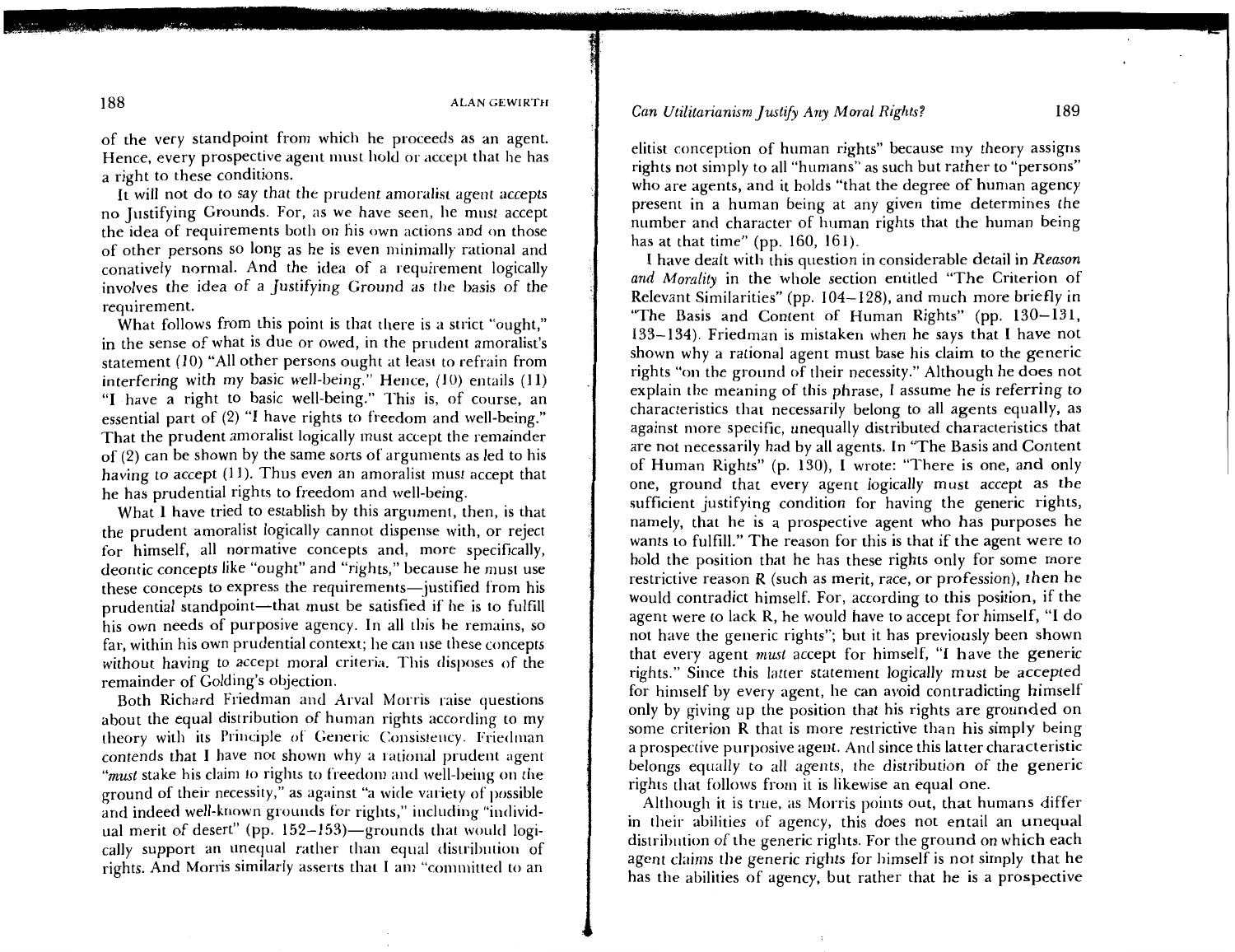**ALAN GEWIRTH** 

agent who has purposes he wants to fulfill; and this "is an absolute quality, not varying in degree" *(Reason and Morality, p.* 123). "It is not the generic features or abilities of action as a whole that directly lead an agent to hold that he has rights to freedom and well-being; it is rather that aspect of the features or abilities whereby he pursues purposes he regards as good. ... In relation to the justification for having the generic rights, then, being an agent is an absolute or noncomparative coridition. Wherever there is an agent-a person who controls or can control his behavior by his unforced choice with knowledge of relevant circumstances in pursuit of purposes he regards as good-there is an implicit claim to have the generic rights. This claim on the part of the agent is not affected by degrees of practical ability or agency" (ibid., p. 124).

While tragic cases like Karen Anne Quinlan do indeed have a marked decrease in the generic rights because of their total lack of the abilities of agency, and there is a similar proportionality for mentally deficient persons who do not have the abilities of agency to the extent indicated in my above definition of an agent, such proportionality or degrees of having the generic rights do not pertain to persons who fulfill the above definition. The definition, and hence the characteristic of being an actual or prospective agent, applies to all normal humans, i.e. persons who can control their behavior in the ways indicated. (See also *Reason and Morality*, pp. 140-145).

Morris also has another objection to my theory, but it is based on the mistaken view that the agent, according to my argument given above, holds that his claim to the generic rights is "morally"  $\tilde{p}$  instified" (p. 164). As I have emphasized in my reply to Golding, however, the agent adduces only prudential, not moral, grounds for his right-claim. The moral justification for human rights occurs only in the subsequent step, when the agent recognizes that the ground on which he claims the rights for liimself also applies to all other prospective agents. I have discussed this sequence in *Reason and Morality,* pp. 145-147.

# NOTES

**1.** A shorter version of the present chapter was presented at the annual meeting of the American Society for Political and Legal

Philosophy held January 3-4, 1980, in Phoenix, Arizona. It was written as an invited commentary on David Lyons's essay, "Utility and Rights," an expanded version of which is printed in this volume of *Nomns.* All quotations from Lyons are from this chapter.

- $\mathcal{P}$ Alan Gewirth, *Reason and Morality (Chicago: University of Chicago)* 1'1-ess. 15178); "'l'he Basis and Co~~teut of Human Rights," *Nomos XXIII: Human Rights, ed. J. Roland Pennock and John W. Chapman* (New York: New York University Press, 1981), pp.  $119-147$ ) "Starvation and Human Rights," in K. E. Goodpaster and K. M. Sayre, eds., *Ethics and Problems of the 21st Century* (Notre Dame, 11~1.: University of Notre Dame Press, 1979), pp. 139-59; "Human Rights and the Prevention of Cancer," 17 *American Philosophical Quarterly* 117-26 (1980); "Are There Any Absolute Rights?" 31 *The Philosophical Quarterly 1-16 (1981).*
- 3. It is sometimes argued that the Objects of rights need not be goods or interests of the Subjects of the rights. For example, S. I. Benn says: "I may have riglits that are not to my advantage. A right to drink myself to death without interference would not be logically absurd" ("Rights," *Encyclopedia of Philosophy*, ed. Paul Edwards [New York: Collier-Macmillan, 1967], vol. 7, p. 196). For similar argunients, see George P. Fletcher, "The Right to Life," 13 *Georgia* L. *Rev.* 1372-75 (1979).<br><sup>2</sup> These arguments can be answered in at least two ways: asser-

torically and dialectically. Assertorically, a distinction must be drawn between particular and general Objects of rights. For example, freedom is a general Object and a good, but some particular uses of freedom may not be good. The controverted proposition would then say that the Objects of moral rights are general goods (see my reference below to "generic rights"). Dialectically, the controverted propoition would say that when any person *claims* that he has a right to X, it must be the case that he  $$ 

The relation of rights to goods also raises more general questions about deontological theories that hold, for example, that the duty to respect the rights of persons has nothing to do with whether anyone stands to benefit thereby. For a version of such a theory, see H. L. A. Hart, "Are Therk Any Natural Rights?" 64 *Pldosophical Review* 175-91, at 180-82 (1955); and Hart, "Bentham on Legal Rights," in A. W. B. Simpson, ed. *Oxford Essays in Jurisprudence*  (Second Series) (Oxford: Clarendon Press, 1973), pp. 1 7 1-20 I. I have briefly discussed this issue in *Reason and Morality,* pp. 75-77. For a more general discussion of deontological moral theories, see A. Gewirth, "Ethics," *Encyclopedia Bnlannica,* 15th ed. (1974), vol. 6, pp. 976-98, at pp. 990-94.